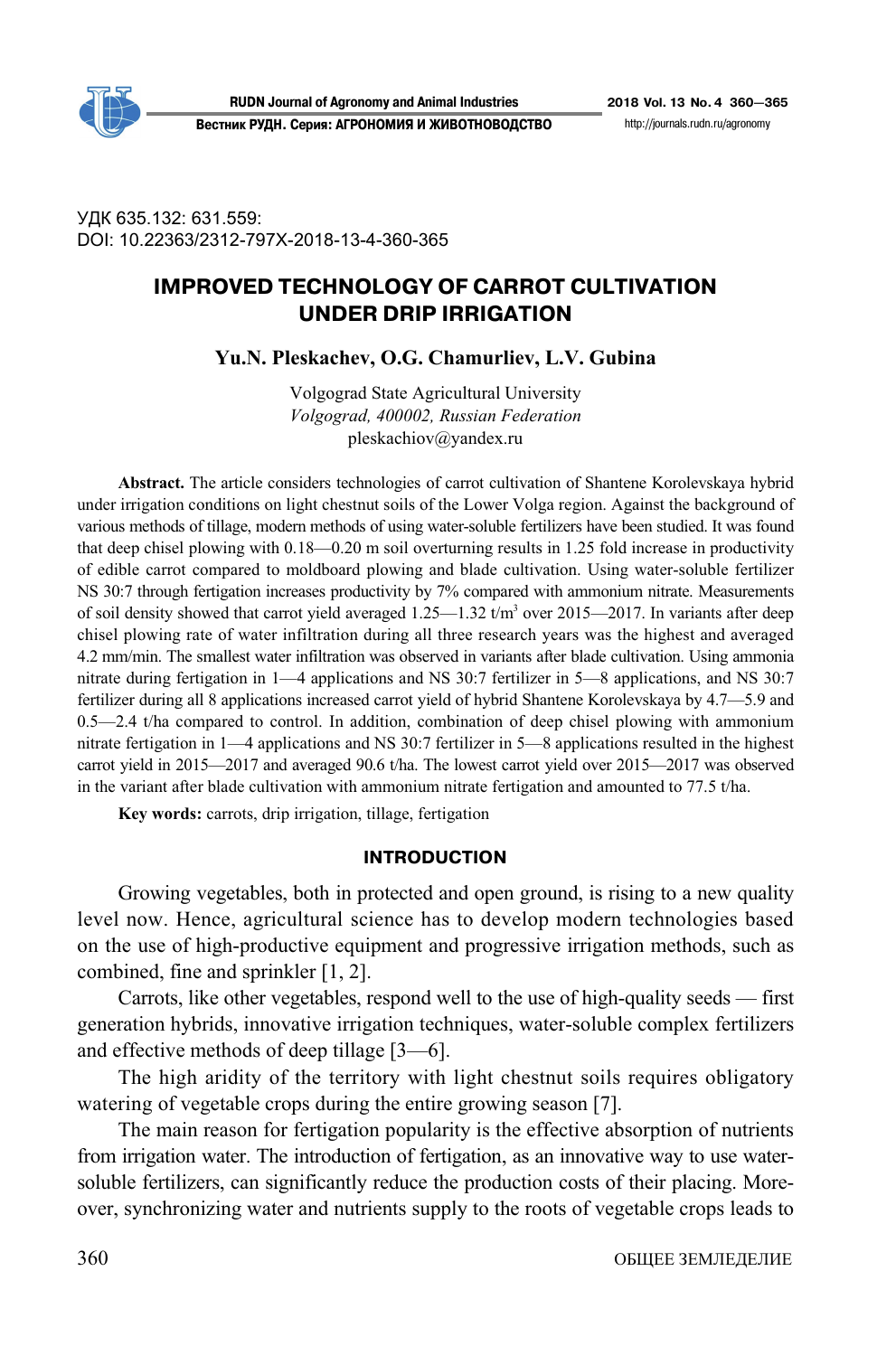a significant increase in the efficiency of fertilizer use. Despite the overall positive result, fertigation requires the use of modern complex water-soluble fertilizers, which can increase potential productivity of vegetables and significantly improve economic indicators of their production [8].

Therefore, the use of complex water-soluble fertilizers through fertigation in carrot cultivation leads to a significant cost reduction and formation of high yields [9, 10].

## **MATERIALS AND METHODS**

According to the results of previous field experiments we found optimum irrigation regime for carrot, which was adapted to soil and weather conditions of the light-brown soils subzone. The regime had 80% of FMC differentiated pre-irrigation soil moisture threshold in 0.2 m soil layer during period 'seeding — beginning of root formation', 90% of FMC moisture threshold in 0.4 m soil layer during period 'beginning of root formation — technical maturity' and 75% of FMC during period 'technical maturity full maturity'.

Two-factor experiments including variants of deep tillage and variants of fertigation were conducted in accordance with generally accepted methods and included in factor A three variants of deep tillage: moldboard plowing at 0.25 ... 0.27 m, blade cultivation at 0.25 ... 0.27 m and chisel plowing at 0.38 ... 0.40 m with soil overturning at 0.18 ... 0.20 m. Factor B involved three variants of water-soluble fertilizers applied: ammonium nitrate; ammonium nitrate at 1—4 applications and NS 30:7 fertilizer in 5—8 applications; NS 30:7 fertilizer nutrient solution.

Doses of fertilizers were calculated based on projected yield of 80 t/ha and amounted to: nitrogen  $-210$  kg/ha, phosphorus  $-130$  kg/ha and potassium  $-$ 110 kg/ha. Fertilizers were added to soil in the following way: 50% of nitrogen, 100% of phosphorus and 100% of potassium were added during deep tillage, and 50% of nitrogen was added as additional fertilizing during irrigation.

The polyfactorial experiment had split-plot design with four replications. Size of first order plots was 396 m<sup>2</sup> (8.4  $\times$  45 m), sown area of second order plots was 126 m<sup>2</sup>  $(8.4 \times 15 \text{ m})$ , registration area of second order plots was 64 m<sup>2</sup> (6.4  $\times$  10 m).

Determination of soil density was performed by the method of cutting rings on horizons 0 ... 10; 10 ... 20; and 20 ... 30 cm. Infiltration losses of soil moisture were measused by lysimetric method. Weed infestation was determined by the quantitativeweighing method.

The experiments were carried out at the territory of Y.Y. Lemyakin farm in the subzone of light chestnut soils. Depending on composition soils can be characterized as heavy loamy, humus content in 0 ... 0.3 m horizon is on average 1.98%.

Carrots were cultivated according to regional recommendations.

Shantene Korolevskaya edible carrot hybrid was cultivated after winter rye grown as green manure crop. Seeds were sown at the rate recommended by seed producers — 1 million seeds/ha. We used drip irrigation system of Israeli company Netafim. Venturi injection pump was used for fertigation.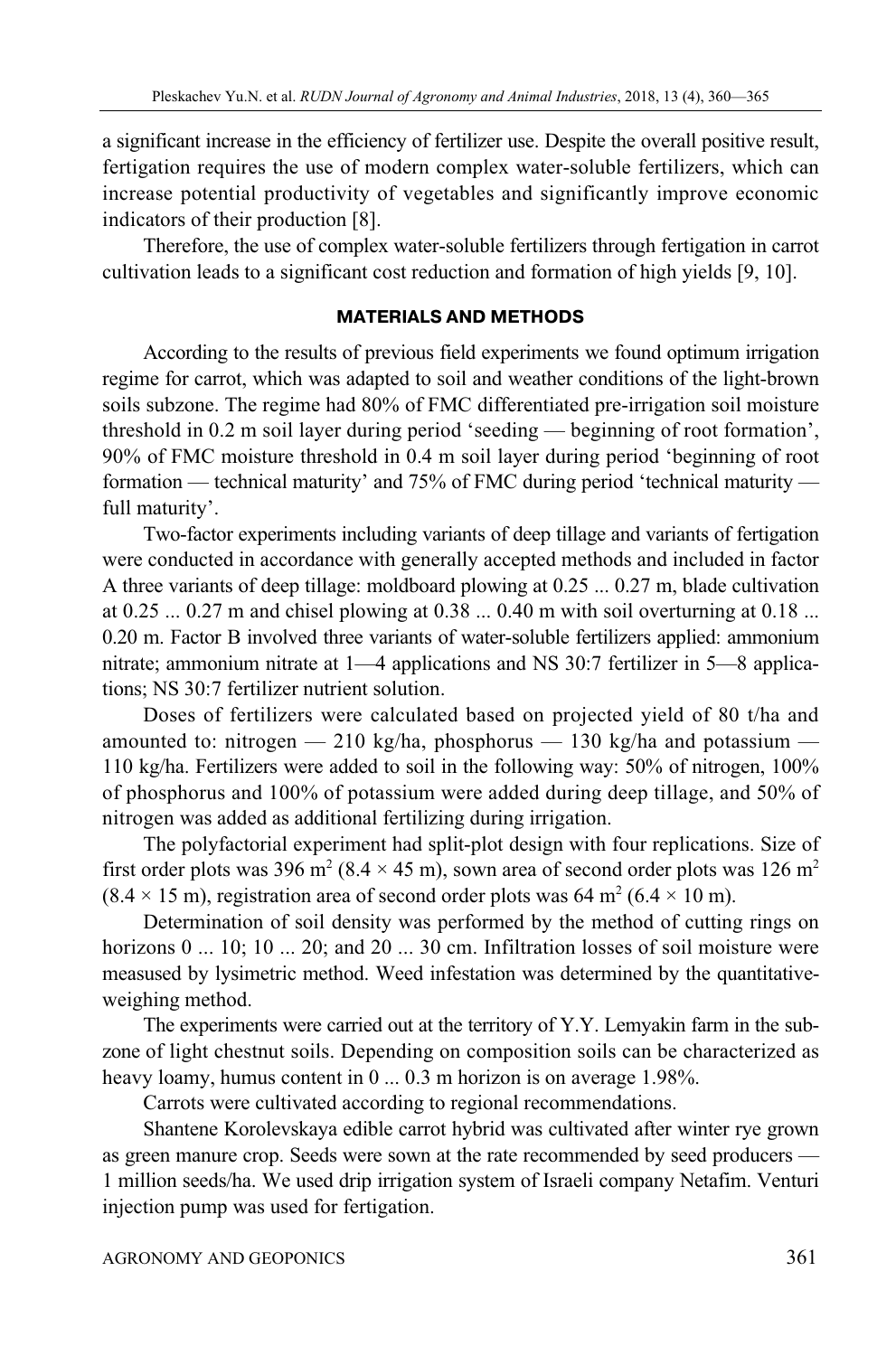### **RESULTS AND DISCUSSION**

In spring soil density was in the range of  $1.25$  ...  $1.32$  t/m<sup>3</sup> over research years from 2015 to 2017.

During the phase of root formation soil density in plots after chisel plowing was 0.03 and 0.06  $t/m<sup>3</sup>$  smaller than in plots after other cultivation methods of deep tillage. Before harvesting this tendency remained, and topsoil density in plots after chisel plowing was smaller by 0.03 t/m<sup>3</sup> compared to moldboard plowing, and 0.07 t/m<sup>3</sup> smaller compared to blade cultivation.

Table 1

| Variant                           | Before seeding | Root formation | Before har-<br>vesting |
|-----------------------------------|----------------|----------------|------------------------|
| Moldboard plowing at 0.25–0.27 m  | 1.28           | 1.34           | 1.37                   |
| Blade cultivation at 0.25-0.27 m  | 1.32           | 1.37           | 1.41                   |
| Chisel plowing at 0.38-0.40 m     | 1.25           | 1.31           | 1.34                   |
| with 0.18-0.20 m soil overturning |                |                |                        |
| $LSD_{05}$ 2015                   | 0.02           | 0.02           | 0.01                   |
| $LSD_{05}$ 2016                   | 0.02           | 0.01           | 0.01                   |
| $LSD_{05}$ 2017                   | 0.02           | 0.02           | 0.02                   |

**Topsoil density depending on soil cultivation (average for 2015—2017), t/m3**

Rate of water infiltration in variants with deep chisel plowing turned out to be the highest over the research years and was within 4.2 mm/min. The lowest water infiltration was observed in variants with blade cultivation and averaged 3.7 mm/min.

Irrigated plots under prolonged vegetable cultivation are characterized by higher weed infestation, which does not completely eliminate herbicide applications. This circumstance requires a thorough review of tillage system when growing vegetable crops, as tillage is one of the effective ways to control weeds in vegetable crop rotations.

In the experiment Stump herbicide was applied to soil before planting carrots. Deep tillage also influenced significantly weed infestation. Weed number on average for 2015—2017 in the phase of root formation ranged from 0.4 plants/m<sup>2</sup> after chisel plowing to 2.6 plants/ $m^2$  after blade cultivation.

The total number of weeds increased before harvesting, and the advantage of tillage with soil overturning became more obvious. Weed vegetation in variants with blade cultivation was 2.6 ... 3.3 fold higher compared to chisel plowing with soil overturning.

Table 2

| Effect of tillage on weed infestation during root formation of carrot, plants/m <sup>+</sup> |  |
|----------------------------------------------------------------------------------------------|--|
|                                                                                              |  |

| Variant                                                                | 2015 | 2016 | 2017 | Average |
|------------------------------------------------------------------------|------|------|------|---------|
| Moldboard plowing at 0.25–0.27 m                                       | 0.4  | 0.6  | 0.7  | 0.6     |
| Blade cultivation at 0.25-0.27 m                                       | 1.0  | 1.4  | 2.6  | 1.3     |
| Chisel plowing at 0.38-0.40 m<br>with $0.18 - 0.20$ m soil overturning | 0.5  | 0.7  | 0.8  | 0.7     |
| $\mathsf{LSD}_{05}$                                                    | 0.08 | 0.06 | 0.08 |         |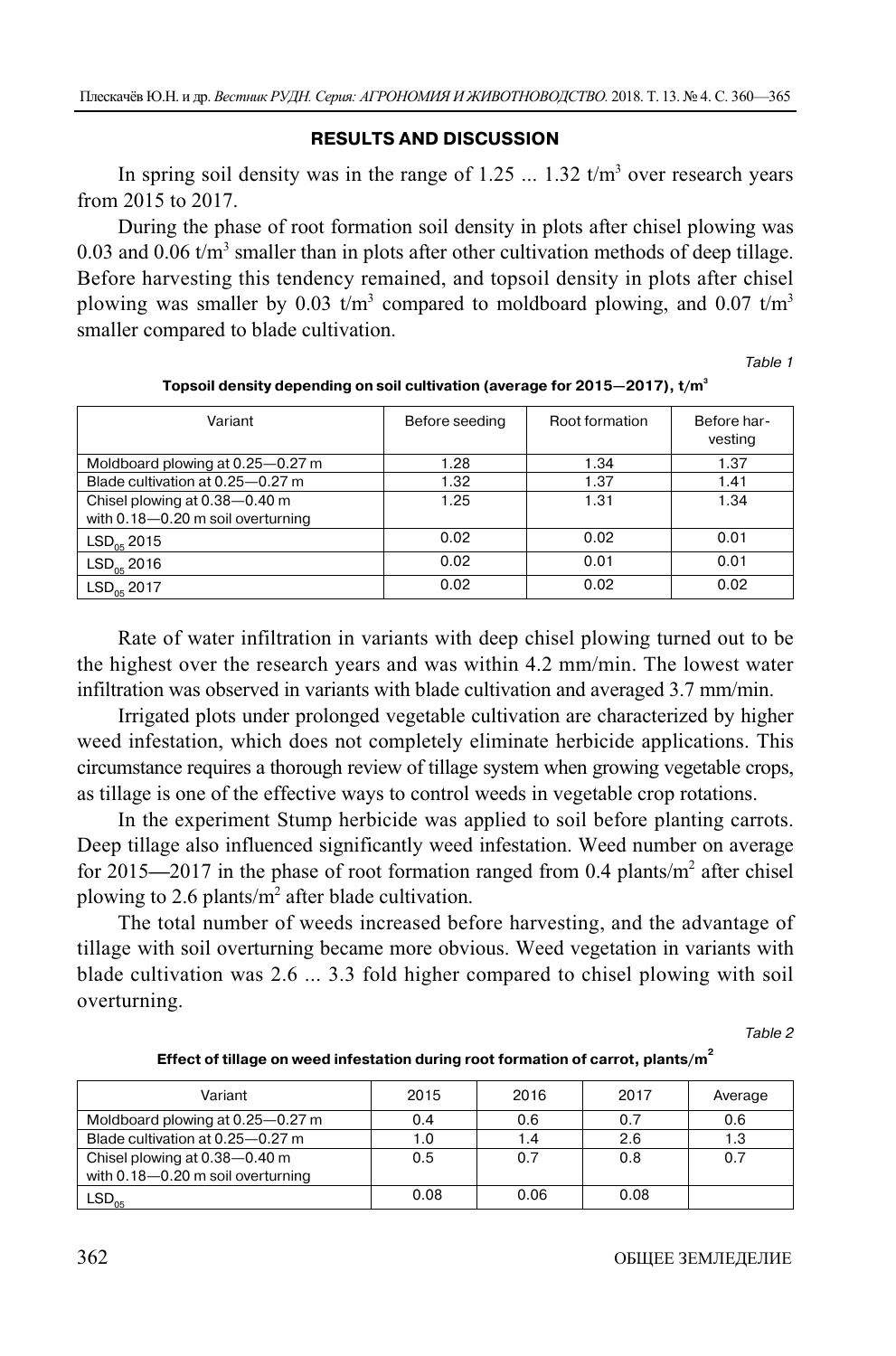During research years carrot yields depending on fertigation averaged 84.7 ... 90.6 t/ha after deep chisel plowing, 81.2 ... 85.9 and 77.5 ... 82.4 t/ha after moldboard plowing and blade cultivation that is 3.5 ... 4.7 and 7.2—8.2 t/ha lower compared to chisel plowing.

Table 3

| Tillage                                                                    | Fertigation                               | 2015 | 2016 | 2017 | Average |
|----------------------------------------------------------------------------|-------------------------------------------|------|------|------|---------|
| Moldboard plowing<br>at $0.250.27$ m                                       | NH, NO,                                   | 79.7 | 80.5 | 83.4 | 81.2    |
|                                                                            | NH <sub>4</sub> NO <sub>2</sub> + NS 30:7 | 84.5 | 84.9 | 88.3 | 85.9    |
|                                                                            | <b>NS 30:7</b>                            | 83.2 | 84.0 | 85.1 | 84.1    |
| <b>Blade cultivation</b><br>at $0.250.27$ m                                | NH <sub>a</sub> NO <sub>a</sub>           | 75.4 | 77.1 | 80.0 | 77.5    |
|                                                                            | NH <sub>4</sub> NO <sub>2</sub> + NS 30:7 | 79.8 | 81.7 | 85.7 | 82.4    |
|                                                                            | <b>NS 30:7</b>                            | 79.4 | 81.2 | 85.1 | 81.9    |
| Chisel plowing<br>at 0.38  0.40 m<br>with 0.18  0.20 m soil<br>overturning | NH <sub>a</sub> NO <sub>a</sub>           | 83.1 | 84.3 | 86.7 | 84.7    |
|                                                                            | NH <sub>4</sub> NO <sub>2</sub> + NS 30:7 | 89.0 | 89.8 | 93.0 | 90.6    |
|                                                                            | <b>NS 30:7</b>                            | 86.3 | 87.9 | 90.4 | 88.2    |
|                                                                            | LSD <sub>OS</sub> AB                      | 0.06 | 0.08 | 0.08 |         |

**Impact of tillage and fertigation methods on carrot yield, t/ha** 

Application of ammonia nitrate (through fertigation) in 1—4 additional fertilizations and NS 30:7 fertilizer in 5—8 additional fertilizations increased carrot yield (Shantene Korolevskaya hybrid) by 4.7 ... 5.9 t/ha. Application of NS 30:7 in 8 additional fertilizations resulted in 0.5 ... 2.4 t/ha yield increase compared to ammonia nitrate fertigation in 2015—2017.

The highest carrot yield was observed when combined chisel plowing and ammonium nitrate fertigation in 1—4 applications and NS 30:7 fertilizing in further 5—8 applications amounted to 90.6 t/ha in 2015—2017.

The lowest carrot yield was 77.5 t/ha after blade cultivation and ammonium nitrate fertigation on average for 2015—2017.

#### **CONCLUSIONS**

Regarding tillage, chisel plowing at 0.38 ... 0.40 m with 0.18 ... 0.20 m soil overturning results in the highest carrot yields on light chestnut soils of Volga—Don interfluve under drip irrigation; the most effective fertigation variant was 1—4 ammonium nitrate applications and following 5—8 NS 30:7 fertilizer applications.

#### **REFERENCES**

- 1. Lemyakin YY, Skorokhodov EA. Effect of soil cultivation and herbicides on carrot's yield. *Agrarian science*. 2007; (9):15—16. (In Russ).
- 2. Pleskachev YN, Gubina LV. Innovative technologies of carrot cultivation in the Volga—Don interfluves. In: *Mezhdunarodnaya nauchnaya konferentsiya "Innovatsionnye tekhnologii v rastenievodstve i ekologii", posvyashchennoi 80-letiyu professora A.T. Farnieva; Vladikavkaz, 21 February 2017.* Vladikavkaz: Gorskii GAU Publ.; 2017. p. 38—41. (In Russ).
- 3. Borodychev VV, Martynova AA. Modern carrot drip irrigation technology. In: *Novye napravleniya v reshenii problem APK na osnove sovremennykh resursosberegayushchikh, innovatsionnykh tekhnologii.* Volgograd: VGSKhA Publ; 2010. p. 327—330. (In Russ).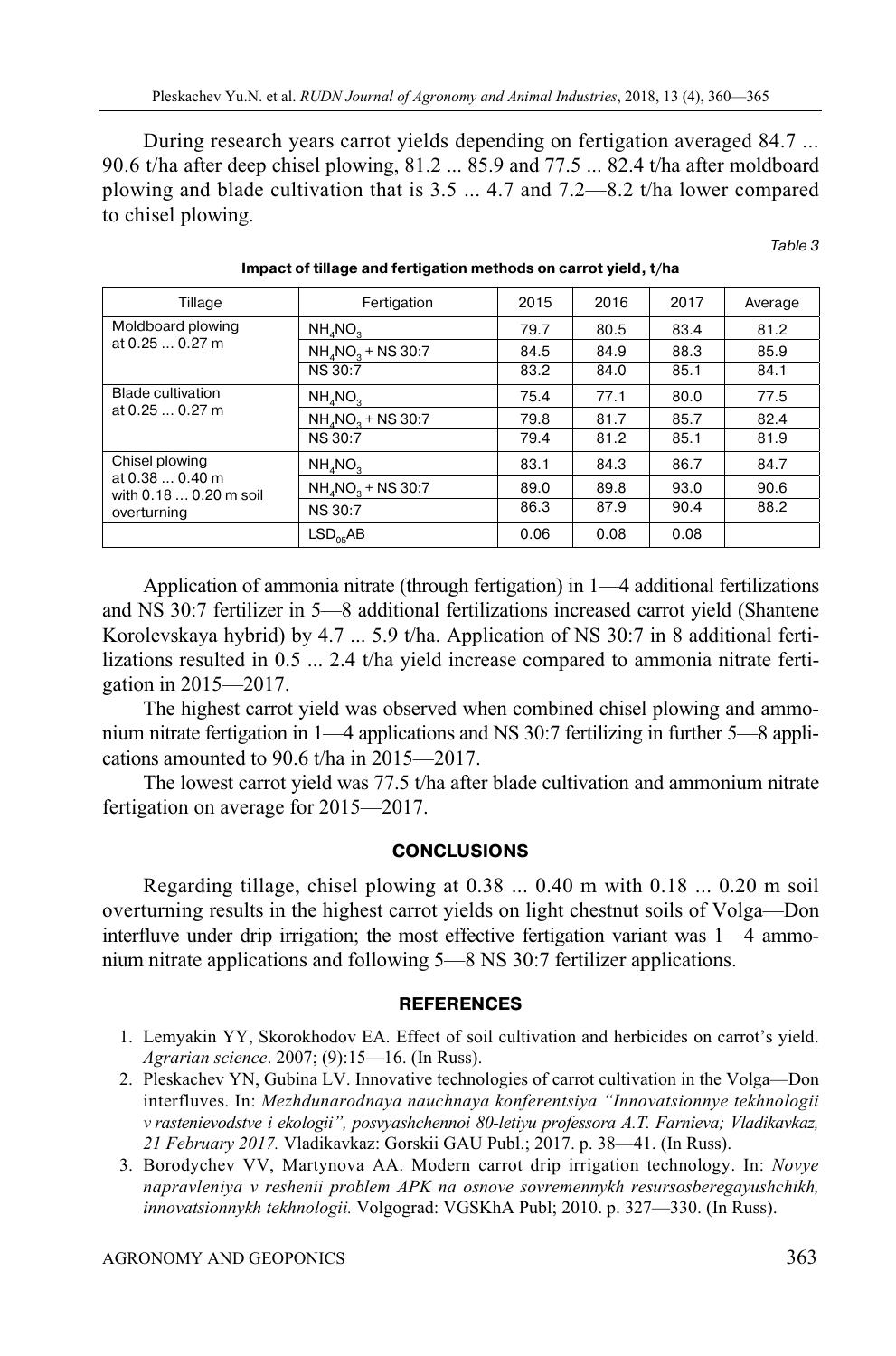- 4. Borodychev VV, Serdyukova TV, Martynova AA Optimal methods of carrot growing with drip irrigation provide a high yield. *Potato and vegetables.* 2011; (8):11—12. (In Russ).
- 5. Zhidkov VM, Gubina LV. Optimal water and nutrition regimes of carrot under drip irrigation. *Potato and vegetables*. 2012; (1): 9—10. (In Russ).
- 6. Pleskachev YN, Gubina LV, Es'kov ID. Methods of increasing the yield capacity of carrot in the Volga—Don interfluve area. *Nauchnaya zhizn'*. 2017; (4):21—27. (In Russ).
- 7. Vaneyan SS, Menshikh AM. Effect of micro-irrigation and fertilizers on yield and quality of edible carrot different hybrids. *Melioratsiya i vodnoe khozyaistvo*. 2015; (3):30—32. (In Russ).
- 8. Gubina LV. The use of drip irrigation in carrot cultivation in the Volga—Don interfluves. In: *Materialy mezhdunarodnoi nauchno-prakticheskoi konferentsii, posvyashchennoi 70-letiyu Volgogradskogo gosudarstvennogo agrarnogo universiteta i kafedry 'Zemledelie i agrokhimiya', 14 May 2014.* Volgograd: VGAU Publ.; 2014. p. 465—468. (In Russ).
- 9. Zhidkov VM, Khripchenko AV. The effect of tillage and herbicide application on productivity of beetroot under drip irrigation. *Agrarian science*. 2014; (12):18—20. (In Russ).
- 10. Pleskachev YN, Skorokhodov EA. Effect of tillage and herbicides on carrot cultivation under irrigation in Volgograd region. *Pochvovedenie i agrokhimiya*. 2013; (2):32—37. (In Russ).

## **INFORMATION ABOUT AUTHORS**

*Yurii Nikolaevich Pleskachev* — doctor of agricultural sciences, professor, Volgograd State Agricultural University, e-mail: pleskachiov@yandex.ru

*Omarii Georgievich Chamurliev* — doctor of agricultural sciences, professor, Volgograd State Agricultural University; e-mail: attika.ge@yandex.ru

*Larisa Vladimirovna Gubina* — senior lecturer, Volgograd State Agricultural University, e-mail: agro@volgau.com

#### **For citation:**

Pleskachev YN, Chamurliev OG, Gubina LV. Improving technology of carrot cultivation under drip irrigation. *RUDN Journal of Agronomy and Animal Industries*, 2018, 13 (4), 360—365. doi: 10.22363/2312-797X-2018-13-4-360-365.

УДК 635.132: 631.559: DOI: 10.22363/2312-797X-2018-13-4-360-365

## **СОВЕРШЕНСТВОВАНИЕ ТЕХНОЛОГИИ ВОЗДЕЛЫВАНИЯ МОРКОВИ НА КАПЕЛЬНОМ ОРОШЕНИИ**

## **Ю.Н. Плескачёв, О.Г. Чамурлиев, Л.В. Губина**

Волгоградский государственный аграрный университет *пр. Университетский, 26, Волгоград, 400002, Российская Федерация*  pleskachiov@yandex.ru

Рассматриваются приемы возделывания моркови столовой гибрида «Шантенэ Королевская» в условиях орошения на светло-каштановых почвах Нижнего Поволжья. На фоне различных способов обработки почвы изучались современные методы использования водорастворимых удобрений. Было установлено, что глубокое чизелевание с оборотом пласта на 0,18—0,20 м увеличивает в 1,25 раза продуктивность моркови столовой в сравнении с менее глубокими отвальными и плоскорезными обработками. Использование водорастворимого удобрения NS 30:7 в виде фертигации повышает продуктивность в сравнении с аммиачной селитрой на 7%. Измерения плотности почвы